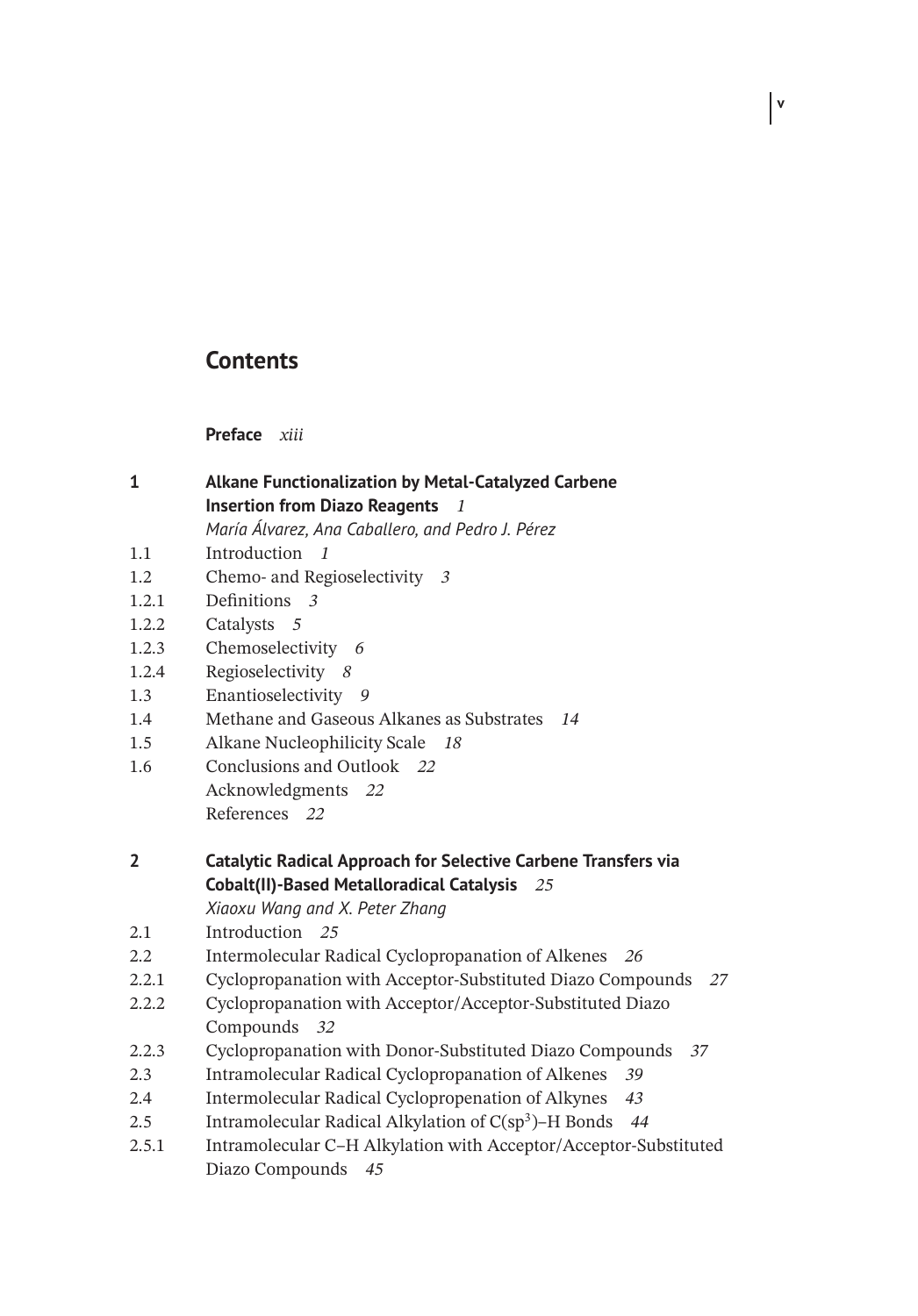**vi** *Contents*

| 2.5.2   | Intramolecular C-H Alkylation with Donor-Substituted Diazo<br>Compounds<br>46 |  |  |
|---------|-------------------------------------------------------------------------------|--|--|
| 2.6     | Other Catalytic Radical Processes for Carbene Transfers 54                    |  |  |
| 2.7     | Summary and Outlook<br>59                                                     |  |  |
|         | Acknowledgment<br>60                                                          |  |  |
|         | References 60                                                                 |  |  |
|         |                                                                               |  |  |
| 3       | <b>Catalytic Enantioselective Carbene Insertions into</b>                     |  |  |
|         | Heteroatom-Hydrogen Bonds 67                                                  |  |  |
|         | Ming-Yao Huang, Shou-Fei Zhu, and Qi-Lin Zhou                                 |  |  |
| 3.1     | Introduction 67                                                               |  |  |
| 3.2     | N—H Bond Insertion Reactions<br>67                                            |  |  |
| 3.2.1   | Chiral Metal Catalysts 68                                                     |  |  |
| 3.2.1.1 | Chiral Cu Catalysts<br>- 68                                                   |  |  |
| 3.2.1.2 | Chiral Pd Catalysts<br>70                                                     |  |  |
| 3.2.1.3 | Other Chiral Metal Catalysts<br>70                                            |  |  |
| 3.2.1.4 | Enzymes<br>72                                                                 |  |  |
| 3.2.1.5 | Chiral Proton-Transfer Shuttle Catalysts<br>-72                               |  |  |
| 3.2.1.6 | Chiral Phosphoric Acids as CPTS Catalysts<br>72                               |  |  |
| 3.2.1.7 | Chiral Amino Thioureas as CPTS Catalysts<br>73                                |  |  |
| 3.3     | O-H Bond Insertion Reactions<br>74                                            |  |  |
| 3.3.1   | Chiral Metal Catalysts 74                                                     |  |  |
| 3.3.1.1 | Chiral Cu Catalysts 74                                                        |  |  |
| 3.3.1.2 | Chiral Fe Catalysts 76                                                        |  |  |
| 3.3.1.3 | Chiral Pd Catalysts<br>77                                                     |  |  |
| 3.3.1.4 | Chiral Au Catalysts 78                                                        |  |  |
| 3.3.1.5 | Chiral Bases as CPTS Catalysts 78                                             |  |  |
| 3.3.1.6 | Chiral Phosphoric Acids as CPTS Catalysts<br>79                               |  |  |
| 3.4     | S-H Bond Insertion Reactions<br>80                                            |  |  |
| 3.4.1   | Chiral Metal Catalysts<br>80                                                  |  |  |
| 3.4.2   | <b>CPTS Catalysts</b><br>81                                                   |  |  |
| 3.4.3   | Enzymes<br>81                                                                 |  |  |
| 3.5     | F-H Bond Insertion Reactions<br>82                                            |  |  |
| 3.6     | Si-H Bond Insertion Reactions<br>83                                           |  |  |
| 3.6.1   | Chiral Rh Catalysts<br>83                                                     |  |  |
| 3.6.2   | Chiral Cu Catalysts<br>85                                                     |  |  |
| 3.6.3   | Other Chiral Metal Catalysts<br>86                                            |  |  |
| 3.6.4   | Enzymes<br>87                                                                 |  |  |
| 3.7     | <b>B-H Bond Insertion Reactions</b><br>88                                     |  |  |
| 3.7.1   | Chiral Cu Catalysts 88                                                        |  |  |
| 3.7.2   | Chiral Rhodium Catalysts<br>89                                                |  |  |
| 3.7.3   | Enzymes<br>89                                                                 |  |  |
| 3.8     | Summary and Outlook<br>90                                                     |  |  |
|         | References<br>91                                                              |  |  |
|         |                                                                               |  |  |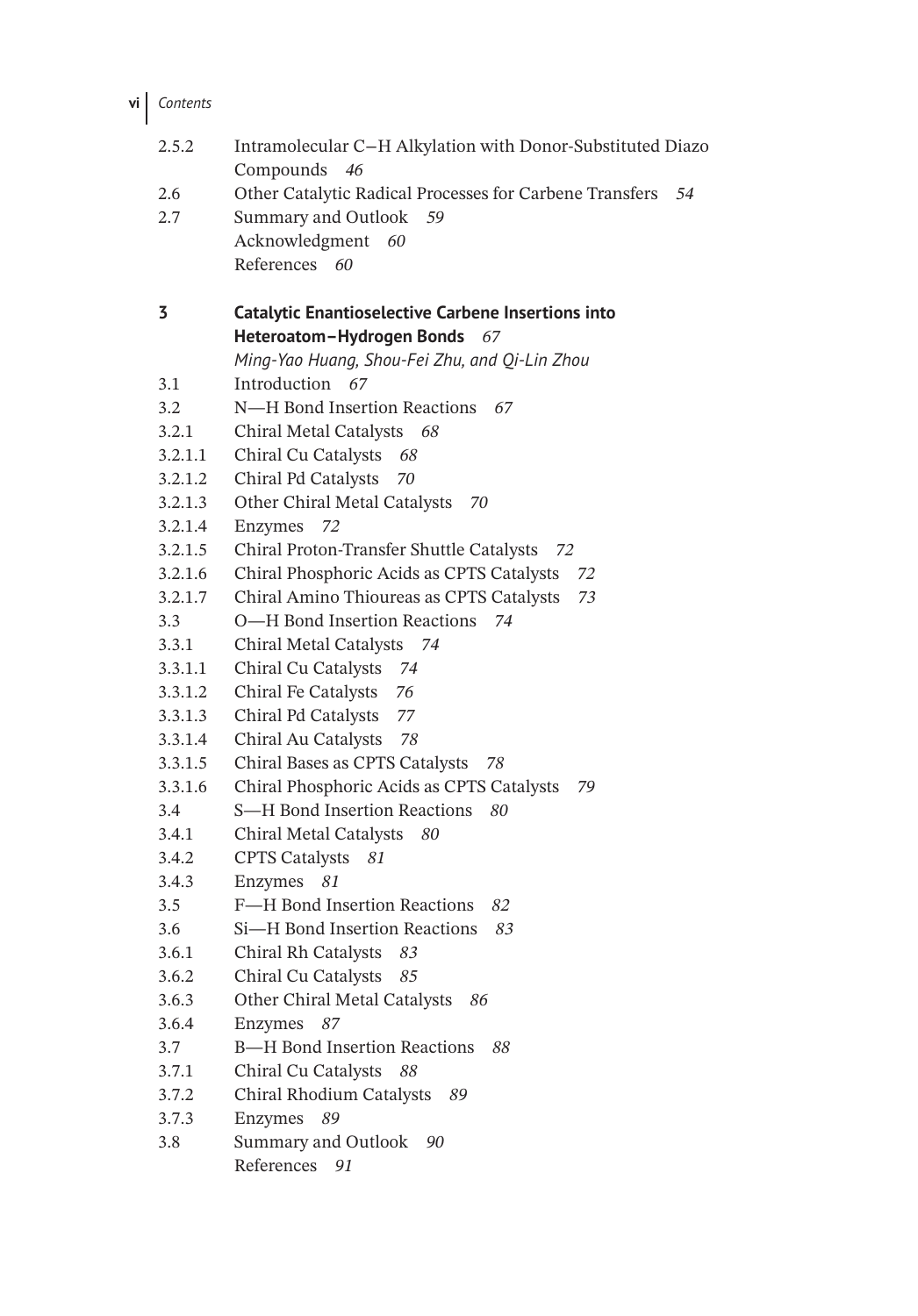- **4 Engineering Enzymes for New-to-Nature Carbene Chemistry** *95*
	- *Soumitra V. Athavale, Kai Chen, and Frances H. Arnold*
- 4.1 Introduction: Biology Inspires Chemistry Inspires Biology *95*
- 4.2 P411-Catalyzed Cyclopropanation *99*
- 4.3 The Workflow of Directed Evolution *101*
- 4.4 Expanding Cyclopropanation with Diverse Hemeprotein Carbene Transferases *102*
- 4.5 C–H Functionalization with Carbene Transferases *109*
- 4.6 Biocatalytic Carbene X–H Insertion *113*
- 4.7 Carbene Transfer Reactions with Artificial Metalloproteins *118*
- 4.8 Structural Studies of Carbene Intermediates in Heme Proteins *125*
- 4.9 Summary *128*
	- Acknowledgments *129* References *129*

## **5 Metal Carbene Cycloaddition Reactions** *139*

*Kostiantyn O. Marichev, Haifeng Zheng, and Michael P. Doyle*

- 5.1 Introduction *139*
- 5.2 [3+1]-Cycloaddition *142*
- 5.3 [3+2]-Cycloaddition *145*
- 5.3.1 [3+2]-Cycloaddition with Imines and Indoles *145*
- 5.3.2 [3+2]-Cycloaddition with Polarized Alkenes *149*
- 5.3.3 [3+2]-Cycloaddition with Nitrones *150*
- 5.3.4 Divergent Behavior of Catalysts *151*
- 5.4 [3+3]-Cycloaddition of Enoldiazo Compounds *152*
- 5.4.1 [3+3]-Cycloaddition with Nitrones *152*
- 5.4.2 [3+3]-Cycloaddition with Pyridinium Ylides and Hydrazones *155*
- 5.4.3 Diastereoselective [3+3]-Cycloaddition with Achiral Catalysts *157*
- 5.4.4 [3+3]-Cycloaddition with Diaziridines *158*
- 5.4.5 [3+3]-Cycloaddition with Donor–Acceptor Cyclopropanes and Oxiranes *159*
- 5.5 [3+4]-Cycloaddition *160*
- 5.6 [3+5]-Cycloaddition *161*
- 5.7 Summary *162*
	- References *163*
- **6 Metal-Catalyzed Decarbenations by Retro-Cyclopropanation** *169*
	- *Mauro Mato and Antonio M. Echavarren*
- 6.1 Introduction *169*
- 6.2 Reactivity and Generation of Metal Carbenes *169*
- 6.2.1 Decomposition of Diazo Compounds *170*
- 6.2.2 Alternative Methods for the Generation of Metal Carbenes *170*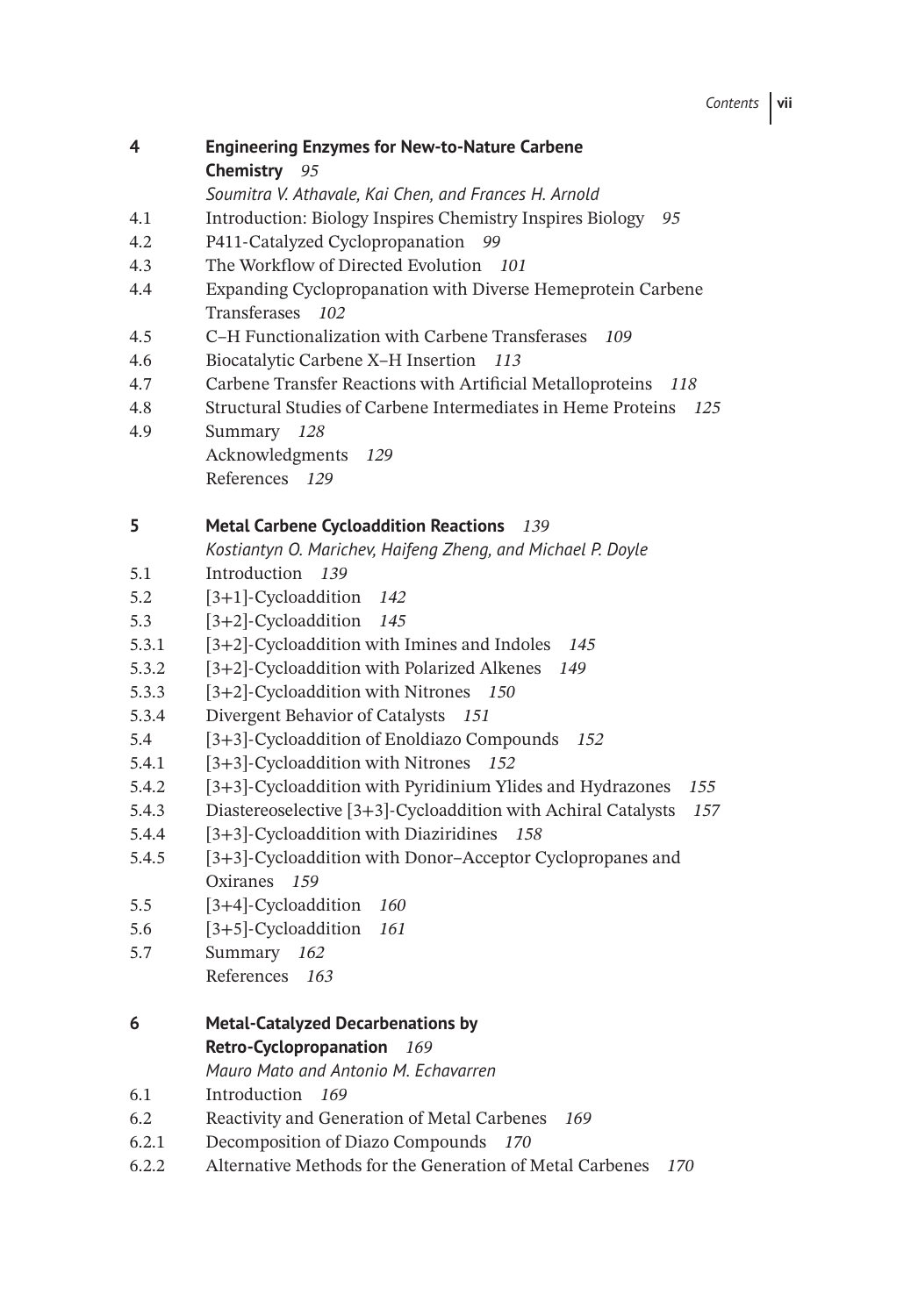| 6.2.3   | Decarbenation Reactions: General Process and Definition<br>- 170               |  |  |  |
|---------|--------------------------------------------------------------------------------|--|--|--|
| 6.3     | Retro-Cyclopropanation Reactions: A Historical Walkthrough<br>171              |  |  |  |
| 6.3.1   | Early Observations 171                                                         |  |  |  |
| 6.3.2   | Decarbenation Reactions from Gas Phase to Solution<br>173                      |  |  |  |
| 6.3.3   | The Discovery of the Gold(I)-Catalyzed Retro-Buchner Reaction<br>173           |  |  |  |
| 6.4     | Metal-Catalyzed Aromative-Decarbenation Reactions: A Mechanistic               |  |  |  |
|         | Analysis<br>175                                                                |  |  |  |
| 6.4.1   | Basic Mechanistic Picture<br>175                                               |  |  |  |
| 6.4.2   | Alternative Generation of the Same Carbenes from Carbenoids<br>175             |  |  |  |
| 6.4.3   | Theoretical Studies on the Mechanism of the Retro-Buchner<br>Reaction<br>- 177 |  |  |  |
| 6.4.4   | Second-Generation Cycloheptatrienes: Low Temperature and Other                 |  |  |  |
|         | Metals<br>179                                                                  |  |  |  |
| 6.4.5   | Mechanism of the Rh(II)-Catalyzed Aromative Decarbenation<br>181               |  |  |  |
| 6.5     | Synthetic Methodologies and Applications<br>181                                |  |  |  |
| 6.5.1   | <b>Cyclopropanation Reactions</b><br>181                                       |  |  |  |
| 6.5.1.1 | Aryl Cyclopropanations<br>183                                                  |  |  |  |
| 6.5.1.2 | Alkenyl Cyclopropanations<br>184                                               |  |  |  |
| 6.5.1.3 | Reactions with Furans<br>185                                                   |  |  |  |
| 6.5.2   | <b>Higher Formal Cycloadditions</b><br>186                                     |  |  |  |
| 6.5.2.1 | $(4+1)$ Cycloadditions 187                                                     |  |  |  |
| 6.5.2.2 | $(3+2)$ Cycloadditions<br>187                                                  |  |  |  |
| 6.5.2.3 | $(4+3)$ Cycloadditions<br>189                                                  |  |  |  |
| 6.5.3   | Intramolecular Friedel-Crafts Reactivity<br>190                                |  |  |  |
| 6.5.4   | <b>Insertion Reactions</b><br>190                                              |  |  |  |
| 6.5.4.1 | C-H Insertion<br>190                                                           |  |  |  |
| 6.5.4.2 | Si-H Insertion<br>192                                                          |  |  |  |
| 6.5.5   | <b>Oxidation Reactions</b><br>192                                              |  |  |  |
| 6.5.6   | <b>Alternative Precursors</b><br>193                                           |  |  |  |
| 6.5.7   | Decarbenations Based on the Release of Alkenes<br>193                          |  |  |  |
| 6.6     | General Outlook and Concluding Remarks<br>195                                  |  |  |  |
|         | References 196                                                                 |  |  |  |
| 7       | Gold-Catalyzed Oxidation of Alkynes by N-Oxides or                             |  |  |  |
|         | <b>Sulfoxides</b><br>199                                                       |  |  |  |
|         | Kaylaa Gutman, Tianyou Li, and Liming Zhang                                    |  |  |  |
| 7.1     | Introduction: Gold-Activated Alkynes Attacked by Nucleophilic                  |  |  |  |
|         | Oxidants<br>199                                                                |  |  |  |
| 7.2     | Sulfoxides as Nucleophilic Oxidants<br>201                                     |  |  |  |
| 7.3     | N-Oxides as Nucleophilic Oxidants<br>202                                       |  |  |  |
| 7.3.1   | Reactions of Carbene/Carbenoid Intermediates with Oxygen-Based                 |  |  |  |
|         | Nucleophiles 205                                                               |  |  |  |
| 7.3.2   | Reactions of Carbene/Carbenoid Intermediates with Nitrogen-Based               |  |  |  |
|         | Nucleophiles 212                                                               |  |  |  |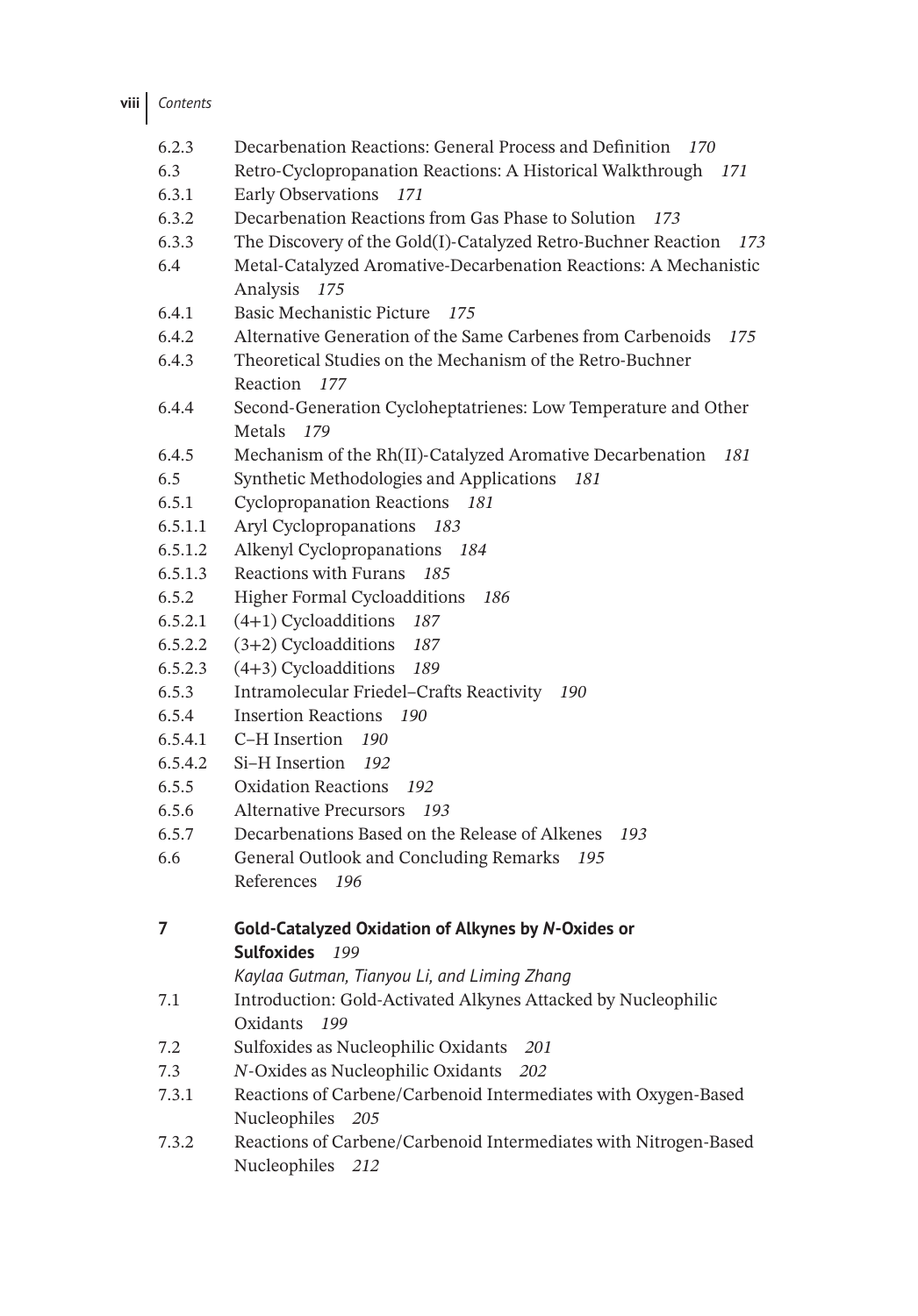| 7.3.3   | Reactions of Carbene/Carbenoid Intermediates with Other<br>Heteronucleophiles 214                                  |  |  |
|---------|--------------------------------------------------------------------------------------------------------------------|--|--|
| 7.3.4   | Friedel-Crafts Reactions of Carbene/Carbenoid Intermediates with<br>Arenes 215                                     |  |  |
| 7.3.5   | Reactions of Carbene/Carbenoid Intermediates with Alkenes<br>218                                                   |  |  |
| 7.3.6   | Reactions of Carbene/Carbenoid Intermediates with C-C Triple<br>Bonds 224                                          |  |  |
| 7.3.7   | 1,2-C-C and 1,2-C-H Insertions of Carbene/Carbenoid<br>Intermediates 226                                           |  |  |
| 7.3.8   | Remote $C(sp^3)$ –H Functionalizations by Carbene/Carbenoid<br>Intermediates 231                                   |  |  |
| 7.4     | Conclusion 238                                                                                                     |  |  |
|         | References 238                                                                                                     |  |  |
| 8       | <b>Transition-Metal-Catalyzed Carbene Transformations for</b>                                                      |  |  |
|         | Polymer Syntheses 243                                                                                              |  |  |
|         | Eiji Ihara and Hiroaki Shimomoto                                                                                   |  |  |
| 8.1     | Introduction 243                                                                                                   |  |  |
| 8.2     | Transition-Metal-Catalyzed C1 Polymerization of Diazoacetates<br>243                                               |  |  |
| 8.2.1   | PdCl <sub>2</sub> -Initiated Polymerization 244                                                                    |  |  |
| 8.2.2   | (NHC)Pd(nq)/Borate-Initiated Polymerization 245                                                                    |  |  |
| 8.2.3   | π-AllylPdCl-Based System-Initiated Polymerization 246                                                              |  |  |
| 8.2.4   | (nq) <sub>2</sub> Pd/Borate- and (cod)PdCl(Cl-nq)/Borate-Initiated<br>Polymerization 251                           |  |  |
| 8.2.5   | Preparation of Polymers with Densely Packed Functional Groups<br>Around Polymer Main Chain 254                     |  |  |
| 8.2.5.1 | Hydroxy Group-Containing Polymers 254                                                                              |  |  |
| 8.2.5.2 | Oligo(oxyethylene)-Containing Polymers 256                                                                         |  |  |
| 8.2.5.3 | Pyrene-Containing Polymers 257                                                                                     |  |  |
| 8.2.5.4 | Fluoroalkyl and Fluoroaryl Group-Containing Polymers 258                                                           |  |  |
| 8.3     | Polycondensation of Bis(diazocarbonyl) Compounds 259                                                               |  |  |
| 8.3.1   | Three-Component Polycondensation of Bis(diazocarbonyl) Compound,<br>Diol, and THF<br>259                           |  |  |
| 8.3.2   | Three-Component Polycondensation of Bis(diazocarbonyl) Compound,<br>Dicarboxylic Acid, and THF<br>262              |  |  |
| 8.3.3   | Three-Component Polycondensation of Bis(diazocarbonyl) Compound,                                                   |  |  |
|         | Enol-form of 1,3-Diketone, and THF 263                                                                             |  |  |
| 8.3.4   | Two-Component Polycondensation of Bis(diazocarbonyl) Compound                                                      |  |  |
|         | with Aromatic Diamine 264                                                                                          |  |  |
| 8.3.5   | Single-Component Polycondensation of Bis(diazocarbonyl) Compound                                                   |  |  |
|         | to Afford Unsaturated Polyesters 264                                                                               |  |  |
| 8.3.6   | Single-Component Polycondensation of Bis(diazocarbonyl) Compound<br>to Afford Poly(arylene vinylene)s (PAV)<br>265 |  |  |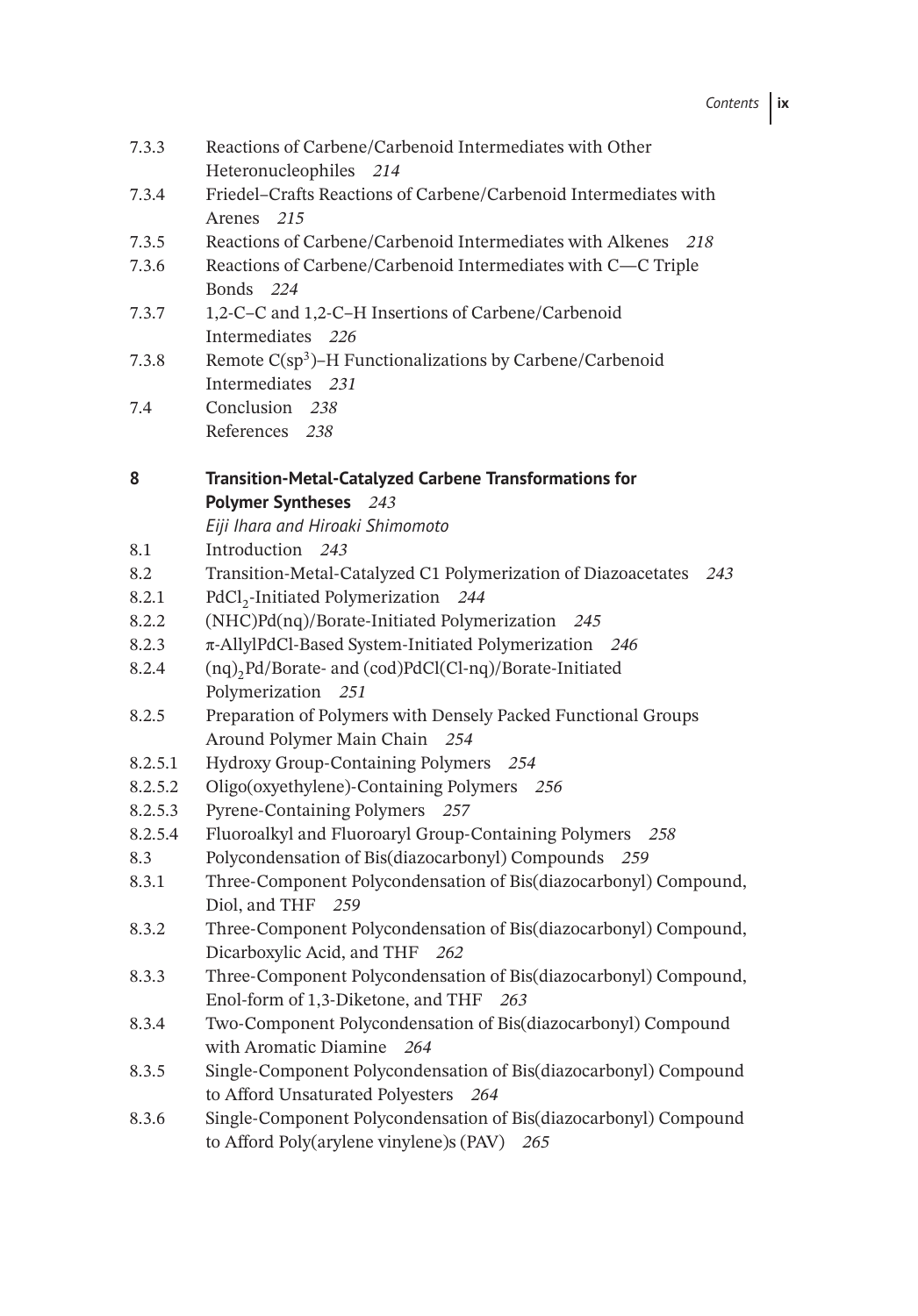### **x** *Contents*

- 8.4 Concluding Remarks *266* References *266*
- **9 Metal-Catalyzed Quinoid Carbene (QC) Transfer Reactions** *269*
	- *Hai-Xu Wang, Vanessa K.-Y. Lo, and Chi-Ming Che*
- 9.1 Introduction *269*
- 9.2 Metal–Quinoid Carbene (QC) Complexes and Stoichiometric Reactivity *269*
- 9.3 Metal-Catalyzed QC Transfer Reactions *273*
- 9.3.1 Cyclopropanation Reactions *273*
- 9.3.2 C(sp2)–H Insertion Reactions *275*
- 9.3.3 C(sp3)–H Insertion Reactions *284*
- 9.3.4 Nucleophilic Addition and Miscellaneous Reactions *286*
- 9.4 Conclusion *293* Acknowledgment *295* References *295*

| 10 |                                                     | Asymmetric Rearrangement and Insertion Reactions with |
|----|-----------------------------------------------------|-------------------------------------------------------|
|    | Metal-Carbenoids Promoted by Chiral N,N'-Dioxide or |                                                       |
|    | <b>Guanidine-Based Catalysts</b>                    | 299                                                   |

*Xiaobin Lin, Xiaohua Liu, and Xiaoming Feng*

```
10.1 Introduction 299
```
- 10.2 The Introduction of Chiral *N*,*N*′ -Dioxide/Metal Complexes and Guanidine Catalysts *299*
- 10.3 Chiral *N*,*N*′ -Dioxide/Metal Complexes-Catalyzed Rearrangement Reactions *302*
- 10.4 Chiral Guanidine-Based Catalyst-Mediated Asymmetric Carbene Insertion Reactions *315*
- 10.5 Conclusion and Outlook *323* References *323*
- **11 Multi-Component Reaction via** *gem***-Difunctionalization of Metal Carbene** *325*

*Mengchu Zhang, Xinfang Xu, and Wenhao Hu*

- 11.1 Introduction *325*
- 11.2 Mannich-Type Interception *327*
- 11.2.1 Interception of Ammonium Ylide *327*
- 11.2.2 Interception of Oxonium Ylide *328*
- 11.2.3 Interception of Zwitterionic Intermediate *339*
- 11.3 Aldol-Type Interception *340*
- 11.3.1 Interception of Ammonium Ylide *340*
- 11.3.2 Interception of Oxonium Ylide *342*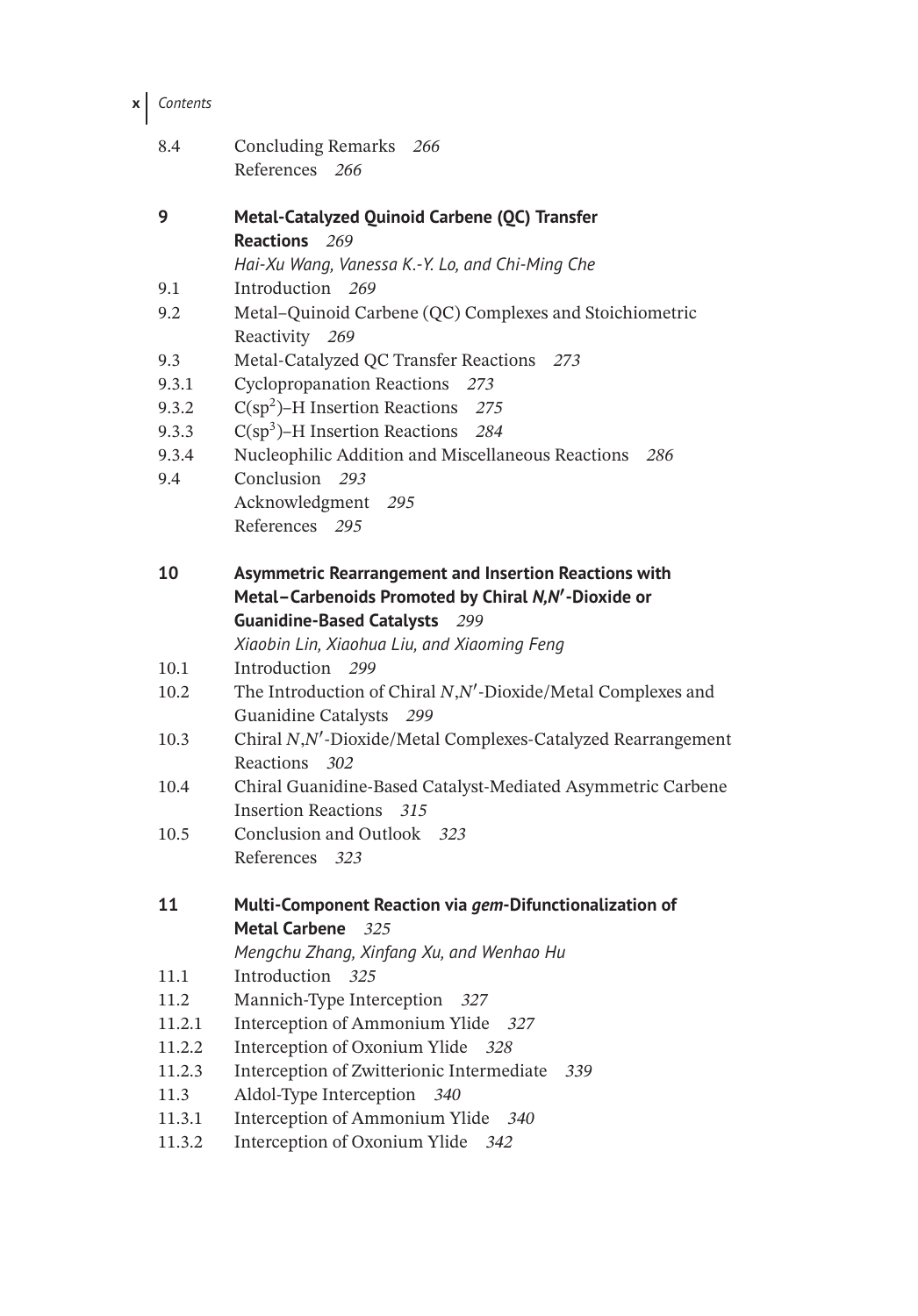- 11.3.3 Interception of Zwitterionic Intermediate *343*
- 11.4 Michael-Type Interception *345*
- 11.4.1 Interception of Ammonium Ylide *345*
- 11.4.2 Interception of Oxonium Ylide *346*
- 11.4.3 Interception of Zwitterionic Intermediate *348*
- 11.5 Miscellaneous Transformations *349*
- 11.5.1 Interception Other Types of Active Intermediates *349*
- 11.5.2 Interception of Active Intermediates with Other Electrophiles *353*
- 11.5.3 Applications in Cascade Reactions *355*
- 11.6 Synthetic Applications *358*
- 11.6.1 Synthesis and Modification of Natural Products *358*
- 11.6.2 Synthesis of Bioactive Molecules *362*
- 11.7 Conclusion *364*
	- References *365*

# **12 Transition-Metal-Catalyzed Cross-Coupling with Carbene Precursors** *371*

*Kang Wang and Jianbo Wang*

- 12.1 Introduction *371*
- 12.2 Palladium-Catalyzed Carbene Cross-Coupling Reactions *372*
- 12.2.1 Diazo Compounds as Carbene Precursors *372*
- 12.2.1.1 Reactions with Electrophiles *372*
- 12.2.1.2 Reactions with Nucleophiles *373*
- 12.2.1.3 Palladium-Catalyzed Cascade Cross-Coupling Reactions *374*
- 12.2.2 *N*-Tosylhydrazones as Carbene Precursors *377*
- 12.2.2.1 Reactions with Electrophiles *377*
- 12.2.2.2 Reactions with Nucleophiles *379*
- 12.2.2.3 Palladium-Catalyzed Cascade Cross-Coupling Reactions *380*
- 12.2.3 Non-Diazo Compounds as Carbene Precursors *382*
- 12.3 Copper-Catalyzed Carbene Cross-Coupling Reactions *385*
- 12.3.1 Reactions with Terminal Alkynes *385*
- 12.3.1.1 Multi-substituted Allenes as the Coupling Products *385*
- 12.3.1.2 Internal Alkynes as the Coupling Products *386*
- 12.3.2 Reactions with Other Coupling Partners *387*
- 12.4 Rhodium-Catalyzed Carbene Cross-Coupling Reactions *388*
- 12.4.1 Generating Organorhodium Species Through Transmetalation *388*
- 12.4.2 Generating Organorhodium Species Through C—C Bond Cleavage *389*
- 12.5 Transition-Metal-Catalyzed C—H Bond Functionalizations with Carbene Precursors *391*
- 12.5.1 Non-Directing-Group-Assisted C—H Functionalizations *391*
- 12.5.2 Directing-Group-Assisted C—H Bond Functionalizations *393*
- 12.5.2.1 Generating Acyclic Products Through C—H Bond Activation *393*
- 12.5.2.2 Generating Cyclic Products Through C—H Bond Activation *394*